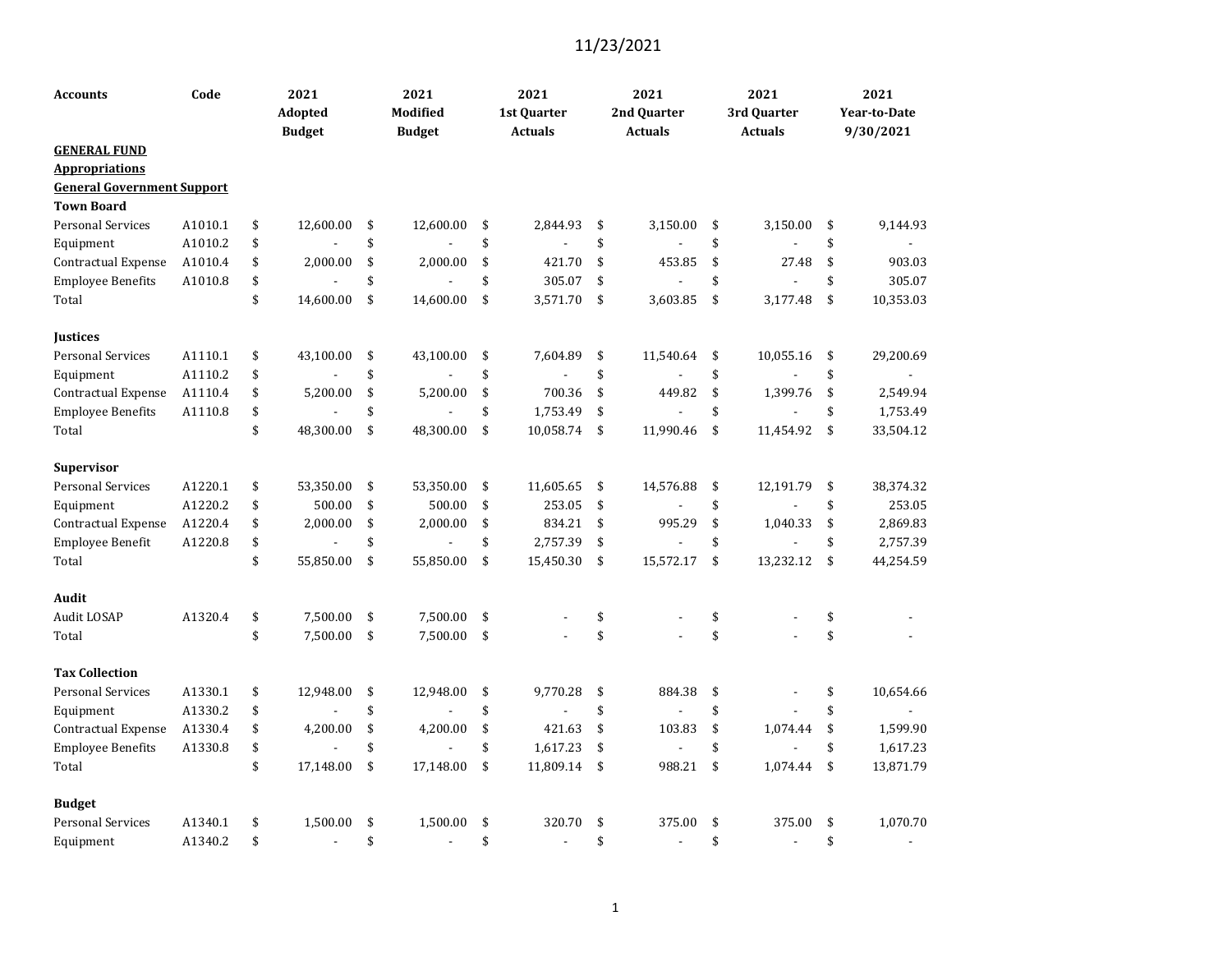| <b>Accounts</b>            | Code    | 2021                           |     | 2021            | 2021           | 2021            | 2021            | 2021                |
|----------------------------|---------|--------------------------------|-----|-----------------|----------------|-----------------|-----------------|---------------------|
|                            |         | <b>Adopted</b>                 |     | <b>Modified</b> | 1st Quarter    | 2nd Quarter     | 3rd Quarter     | <b>Year-to-Date</b> |
|                            |         | <b>Budget</b>                  |     | <b>Budget</b>   | <b>Actuals</b> | <b>Actuals</b>  | <b>Actuals</b>  | 9/30/2021           |
| <b>Contractual Expense</b> | A1340.4 | \$                             | \$  |                 | \$             | \$              | \$              | \$                  |
| <b>Employee Benefits</b>   | A1340.8 | \$                             | \$  |                 | \$<br>54.30    | \$              | \$              | \$<br>54.30         |
| Total                      |         | \$<br>1,500.00                 | \$  | 1,500.00        | \$<br>375.00   | \$<br>375.00    | \$<br>375.00    | \$<br>1,125.00      |
| <b>Assessors</b>           |         |                                |     |                 |                |                 |                 |                     |
| <b>Personal Services</b>   | A1355.1 | \$                             | \$  |                 | \$             |                 |                 |                     |
| Equipment                  | A1355.2 | \$                             | \$  |                 | \$             | \$              |                 |                     |
| <b>Contractual Expense</b> | A1355.4 | \$<br>39,200.00                | \$  | 39,200.00       | \$             | \$<br>6,740.49  | \$<br>18,220.39 | \$<br>24,960.88     |
| Total                      |         | \$<br>39,200.00                | \$  | 39,200.00       | \$             | \$<br>6,740.49  | \$<br>18,220.39 | \$<br>24,960.88     |
| <b>Fiscal Advisors</b>     |         |                                |     |                 |                |                 |                 |                     |
| Contractual Expense        | A1380.4 | \$                             | \$  |                 | \$             | \$              | \$              |                     |
| Total                      |         | \$                             | \$  |                 | \$             | \$              | \$              |                     |
| <b>Town Clerk</b>          |         |                                |     |                 |                |                 |                 |                     |
| <b>Personal Services</b>   | A1410.1 | \$<br>38,525.00                | \$  | 38,525.00       | \$<br>5,423.28 | \$<br>10,243.95 | \$<br>9,104.35  | \$<br>24,771.58     |
| Equipment                  | A1410.2 | \$<br>$\overline{\phantom{a}}$ | \$  |                 | \$             | \$              | \$              | \$                  |
| Contractual Expense        | A1410.4 | \$<br>3,200.00                 | \$  | 3,200.00        | \$<br>194.91   | \$<br>401.22    | \$<br>846.20    | \$<br>1,442.33      |
| <b>Employee Benefits</b>   | A1410.8 | \$                             | \$  |                 | \$<br>3,213.45 | \$              | \$              | \$<br>3,213.45      |
| Total                      |         | \$<br>41,725.00                | \$  | 41,725.00       | \$<br>8,831.64 | \$<br>10,645.17 | \$<br>9,950.55  | \$<br>29,427.36     |
| <b>Attorney</b>            |         |                                |     |                 |                |                 |                 |                     |
| <b>Personal Services</b>   | A1420.1 | \$                             | \$. |                 | \$             |                 |                 |                     |
| Equipment                  | A1420.2 | \$                             | \$  |                 | \$             |                 |                 | \$                  |
| Contractual Expense        | A1420.4 | \$<br>30,000.00                | \$  | 30,000.00       | \$<br>2,526.50 | \$<br>3,968.00  | \$<br>5,549.00  | \$<br>12,043.50     |
| Total                      |         | \$<br>30,000.00                | \$  | 30,000.00       | \$<br>2,526.50 | \$<br>3,968.00  | \$<br>5,549.00  | \$<br>12,043.50     |
| <b>Engineer</b>            |         |                                |     |                 |                |                 |                 |                     |
| <b>Contractual Expense</b> | A1440.4 | \$<br>2,500.00                 | \$  | 2,500.00        | \$             | \$              | \$              |                     |
| Total                      |         | \$<br>2,500.00                 | \$  | 2,500.00        | \$             | \$              | \$              | \$                  |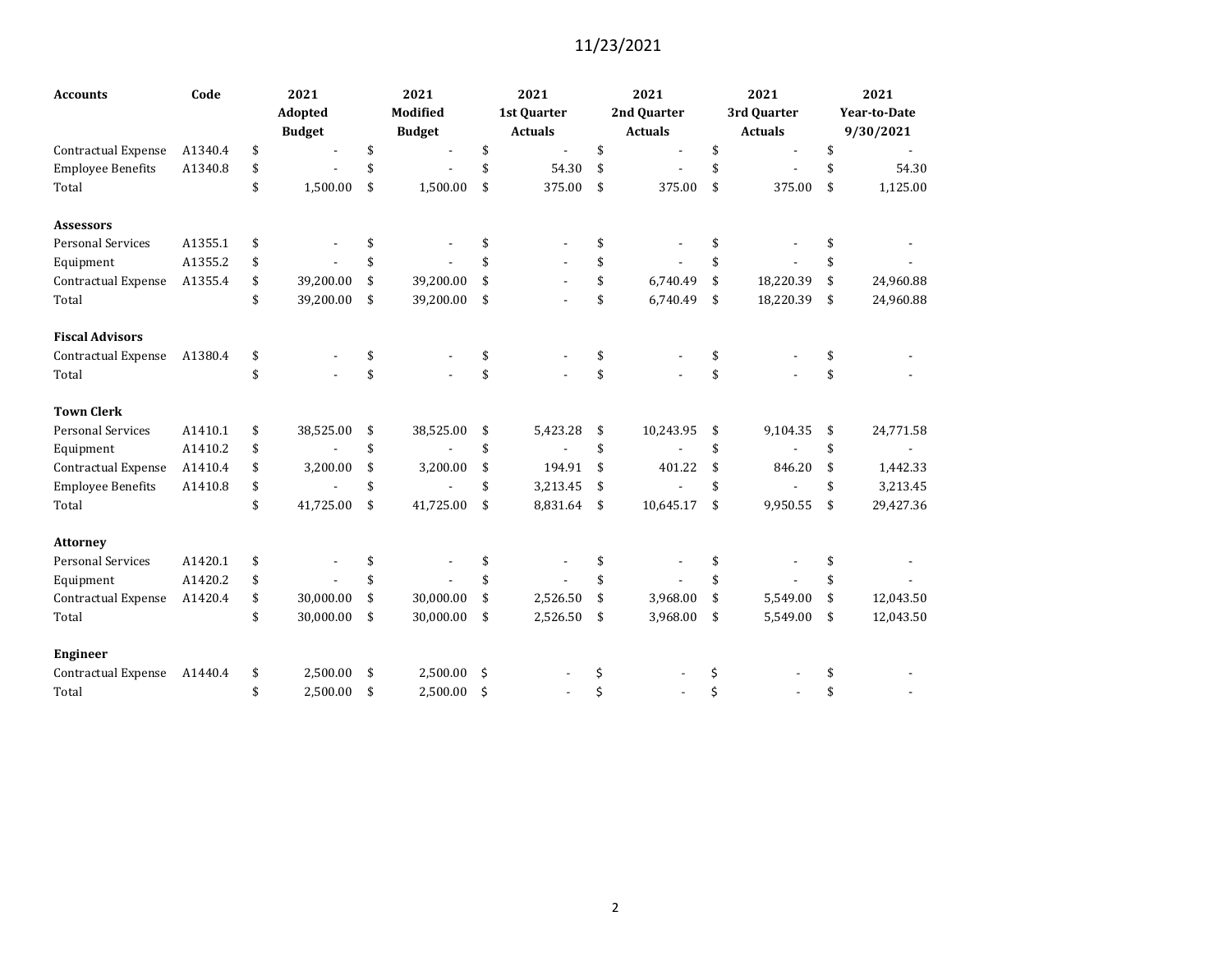| <b>Accounts</b>                     | Code    | 2021<br>Adopted<br><b>Budget</b> | 2021<br><b>Modified</b><br><b>Budget</b> | 2021<br>1st Quarter<br><b>Actuals</b> | 2021<br>2nd Quarter<br><b>Actuals</b> | 2021<br>3rd Quarter<br><b>Actuals</b> | 2021<br><b>Year-to-Date</b><br>9/30/2021 |
|-------------------------------------|---------|----------------------------------|------------------------------------------|---------------------------------------|---------------------------------------|---------------------------------------|------------------------------------------|
| <b>Elections</b>                    |         |                                  |                                          |                                       |                                       |                                       |                                          |
| <b>Personal Services</b>            | A1450.1 | \$                               | \$                                       | \$                                    | \$                                    | \$                                    | \$                                       |
| Equipment                           | A1450.2 | \$                               | \$                                       | \$                                    | \$                                    | \$                                    | \$                                       |
| <b>Contractual Expense</b>          | A1450.4 | \$<br>250.00                     | \$<br>250.00                             | \$                                    | \$                                    | \$                                    | \$                                       |
| Total                               |         | \$<br>250.00                     | \$<br>250.00                             | \$                                    | \$                                    | \$                                    | \$                                       |
| <b>Buildings</b>                    |         |                                  |                                          |                                       |                                       |                                       |                                          |
| <b>Personal Services</b>            | A1620.1 | \$<br>2,000.00                   | \$<br>2,000.00                           | \$<br>840.81                          | \$<br>1,126.13                        | \$<br>846.30                          | \$<br>2,813.24                           |
| Equipment                           | A1620.2 | \$                               | \$                                       | \$                                    | \$                                    | \$                                    | \$                                       |
| Contractual Expense                 | A1620.4 | \$<br>60,000.00                  | \$<br>60,000.00                          | \$<br>6,609.91                        | \$<br>7,061.30                        | \$<br>5,470.94                        | \$<br>19,142.15                          |
| <b>Employee Benefits</b>            | A1620.8 | \$                               | \$                                       | \$<br>74.74                           | \$                                    | \$                                    | \$<br>74.74                              |
| Total                               |         | \$<br>62,000.00                  | \$<br>62,000.00                          | \$<br>7,525.46                        | \$<br>8,187.43                        | \$<br>6,317.24                        | \$<br>22,030.13                          |
| <b>Central Communicatons System</b> |         |                                  |                                          |                                       |                                       |                                       |                                          |
| <b>Personal Services</b>            | A1650.1 | \$                               | \$                                       | \$                                    | \$                                    | \$                                    | \$                                       |
| Equipment                           | A1650.2 | \$                               | \$                                       | \$                                    | \$                                    | \$                                    | \$                                       |
| Contractual Expense                 | A1650.4 | \$<br>5,000.00                   | \$<br>5,000.00                           | \$<br>2,136.09                        | \$<br>1,104.43                        | \$<br>956.43                          | \$<br>4,196.95                           |
| Total                               |         | \$<br>5,000.00                   | \$<br>5,000.00                           | \$<br>2,136.09                        | \$<br>1,104.43                        | \$<br>956.43                          | \$<br>4,196.95                           |
| <b>Central Printing and Mailing</b> |         |                                  |                                          |                                       |                                       |                                       |                                          |
| <b>Personal Services</b>            | A1670.1 | \$                               | \$                                       | \$                                    | \$                                    | \$                                    | \$                                       |
| Equipment                           | A1670.2 | \$                               | \$                                       | \$                                    | \$                                    | \$                                    | \$                                       |
| Contractual Expense                 | A1670.4 | \$<br>1,700.00                   | \$<br>1,700.00                           | \$<br>2,585.46                        | \$<br>1,305.27                        | \$<br>$(1,206.24)$ \$                 | 2,684.49                                 |
| Total                               |         | \$<br>1,700.00                   | \$<br>1,700.00                           | \$<br>2,585.46                        | \$<br>1,305.27                        | \$<br>$(1,206.24)$ \$                 | 2,684.49                                 |
| <b>Special items</b>                |         |                                  |                                          |                                       |                                       |                                       |                                          |
| <b>Unallocated Insuran</b>          | A1910.4 | \$<br>40,000.00                  | \$<br>40,000.00                          | \$                                    | \$<br>38,400.27                       | \$<br>415.00                          | \$<br>38,815.27                          |
| Municipal Associatio                | A1920.4 | \$<br>1,000.00                   | \$<br>1,000.00                           | \$<br>1,000.00                        | \$                                    | \$                                    | \$<br>1,000.00                           |
| Contingency                         | A1990.4 | \$<br>42,000.00                  | \$<br>42,000.00                          | \$                                    | \$                                    | \$                                    | \$                                       |
| Total                               |         | \$<br>83,000.00                  | \$<br>83,000.00                          | \$<br>1,000.00                        | \$<br>38,400.27                       | \$<br>415.00                          | \$<br>39,815.27                          |
| Total General Government Supp \$    |         | 410,273.00                       | \$<br>410,273.00                         | \$<br>65,870.03                       | \$<br>102,880.75                      | \$<br>69,516.33                       | \$<br>238,267.11                         |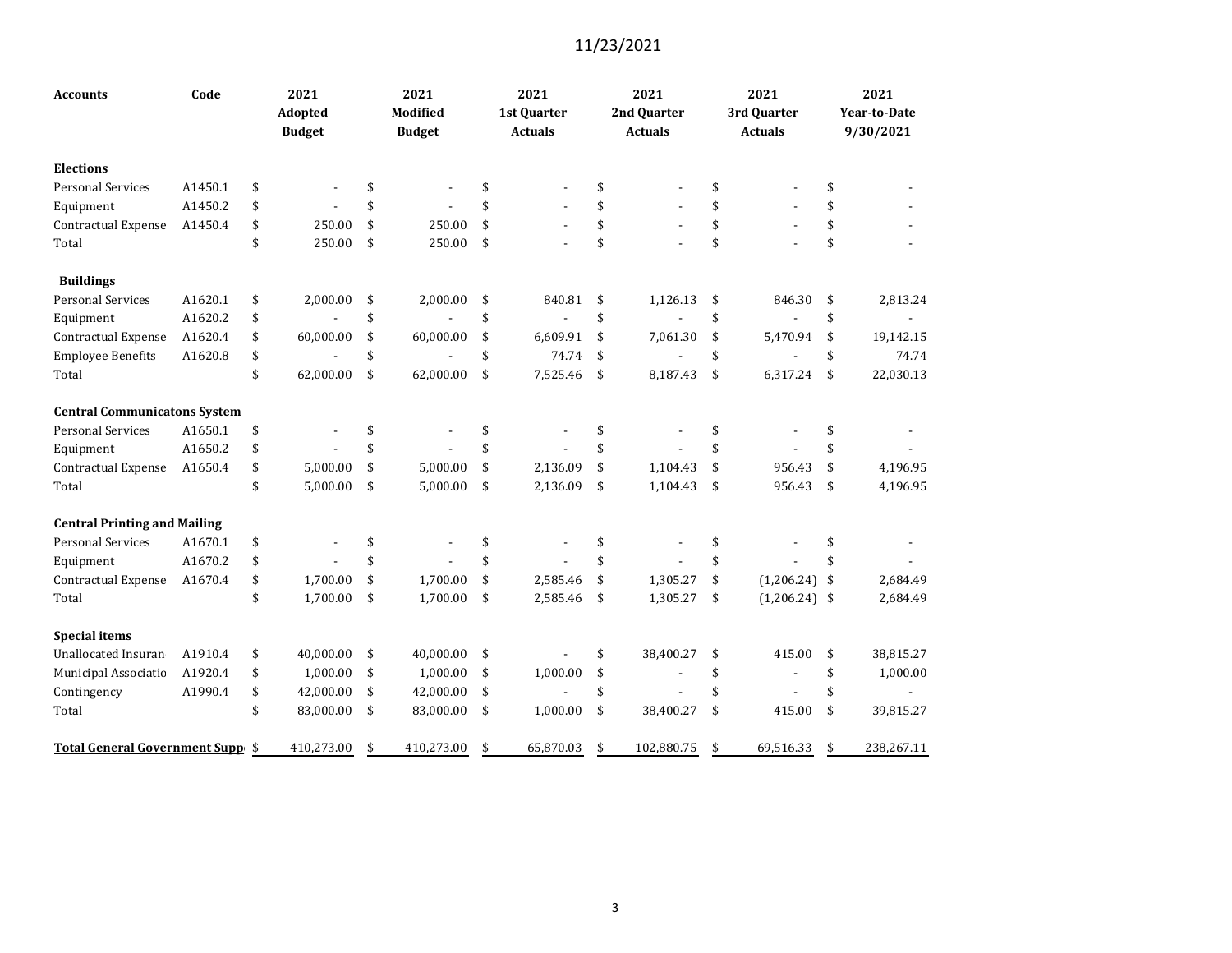| <b>Accounts</b>             | Code    | 2021<br>Adopted<br><b>Budget</b> | 2021<br>Modified<br><b>Budget</b> | 2021<br>1st Quarter<br><b>Actuals</b> | 2021<br>2nd Quarter<br><b>Actuals</b> | 2021<br>3rd Quarter<br><b>Actuals</b> | 2021<br>Year-to-Date<br>9/30/2021 |
|-----------------------------|---------|----------------------------------|-----------------------------------|---------------------------------------|---------------------------------------|---------------------------------------|-----------------------------------|
| <b>Public Safety</b>        |         |                                  |                                   |                                       |                                       |                                       |                                   |
| <b>Traffic Control</b>      |         |                                  |                                   |                                       |                                       |                                       |                                   |
| <b>Personal Services</b>    | A3310.1 | \$                               | \$                                | \$                                    | \$                                    | \$                                    | \$                                |
| Equipment                   | A3310.2 | \$                               | \$                                | \$                                    | \$                                    | \$                                    | \$                                |
| Contractual Expense         | A3310.4 | \$<br>1,500.00                   | \$<br>1,500.00                    | \$                                    | \$<br>28.37                           | \$<br>178.01                          | \$<br>206.38                      |
| Total                       |         | \$<br>1,500.00                   | \$<br>1,500.00                    | \$                                    | \$<br>28.37                           | \$<br>178.01                          | \$<br>206.38                      |
| <b>Control of Dogs</b>      |         |                                  |                                   |                                       |                                       |                                       |                                   |
| <b>Personal Services</b>    | A3510.1 | \$<br>7,947.00                   | \$<br>7,947.00                    | \$<br>1,688.57                        | \$<br>2,139.55                        | \$<br>1,833.90                        | \$<br>5,662.02                    |
| Equipment                   | A3510.2 | \$                               | \$                                | \$                                    | \$                                    | \$                                    | \$<br>$\blacksquare$              |
| Contractual Expense         | A3510.4 | \$<br>4,700.00                   | \$<br>4,700.00                    | \$                                    | \$<br>103.01                          | \$<br>181.75                          | \$<br>284.76                      |
| <b>Employee Benefits</b>    | A3510.8 | \$<br>$\blacksquare$             | \$                                | \$<br>145.33                          | \$                                    | \$                                    | \$<br>145.33                      |
| Total                       |         | \$<br>12,647.00                  | \$<br>12,647.00                   | \$<br>1,833.90                        | \$<br>2,242.56                        | \$<br>2,015.65                        | \$<br>6,092.11                    |
| <b>Animal Control Other</b> |         |                                  |                                   |                                       |                                       |                                       |                                   |
| <b>Personal Services</b>    | A3520.1 | \$                               | \$                                | \$                                    | \$                                    | \$                                    | \$                                |
| Equipment                   | A3520.2 | \$                               | \$                                | \$                                    | \$                                    | \$                                    | \$                                |
| Contractual Expense         | A3520.4 | \$                               | \$                                | \$                                    | \$                                    | \$                                    | \$                                |
| Total                       |         | \$                               | \$                                | \$                                    | \$                                    | \$                                    | \$                                |
| <b>Safety Inspection</b>    |         |                                  |                                   |                                       |                                       |                                       |                                   |
| <b>Personal Services</b>    | A3620.1 | \$<br>11,730.00                  | \$<br>11,730.00                   | \$<br>2,286.34                        | \$<br>3,158.05                        | \$<br>2,706.90                        | \$<br>8,151.29                    |
| Equipment                   | A3620.2 | \$<br>300.00                     | \$<br>300.00                      | \$                                    | \$                                    | \$                                    | \$                                |
| Contractual Expense         | A3620.4 | \$<br>1,000.00                   | \$<br>1,000.00                    | \$<br>96.70                           | \$<br>172.57                          | \$<br>160.31                          | \$<br>429.58                      |
| <b>Employee Benefits</b>    | A3620.8 | \$                               | \$                                | \$<br>420.56                          | \$                                    | \$                                    | \$<br>420.56                      |
| Total                       |         | \$<br>13,030.00                  | \$<br>13,030.00                   | \$<br>2,803.60                        | \$<br>3,330.62                        | \$<br>2,867.21                        | \$<br>9,001.43                    |
| <b>Total Public Safety</b>  |         | \$<br>27,177.00                  | \$<br>27,177.00                   | \$<br>4,637.50                        | \$<br>5,601.55                        | \$<br>5,060.87                        | \$<br>15,299.92                   |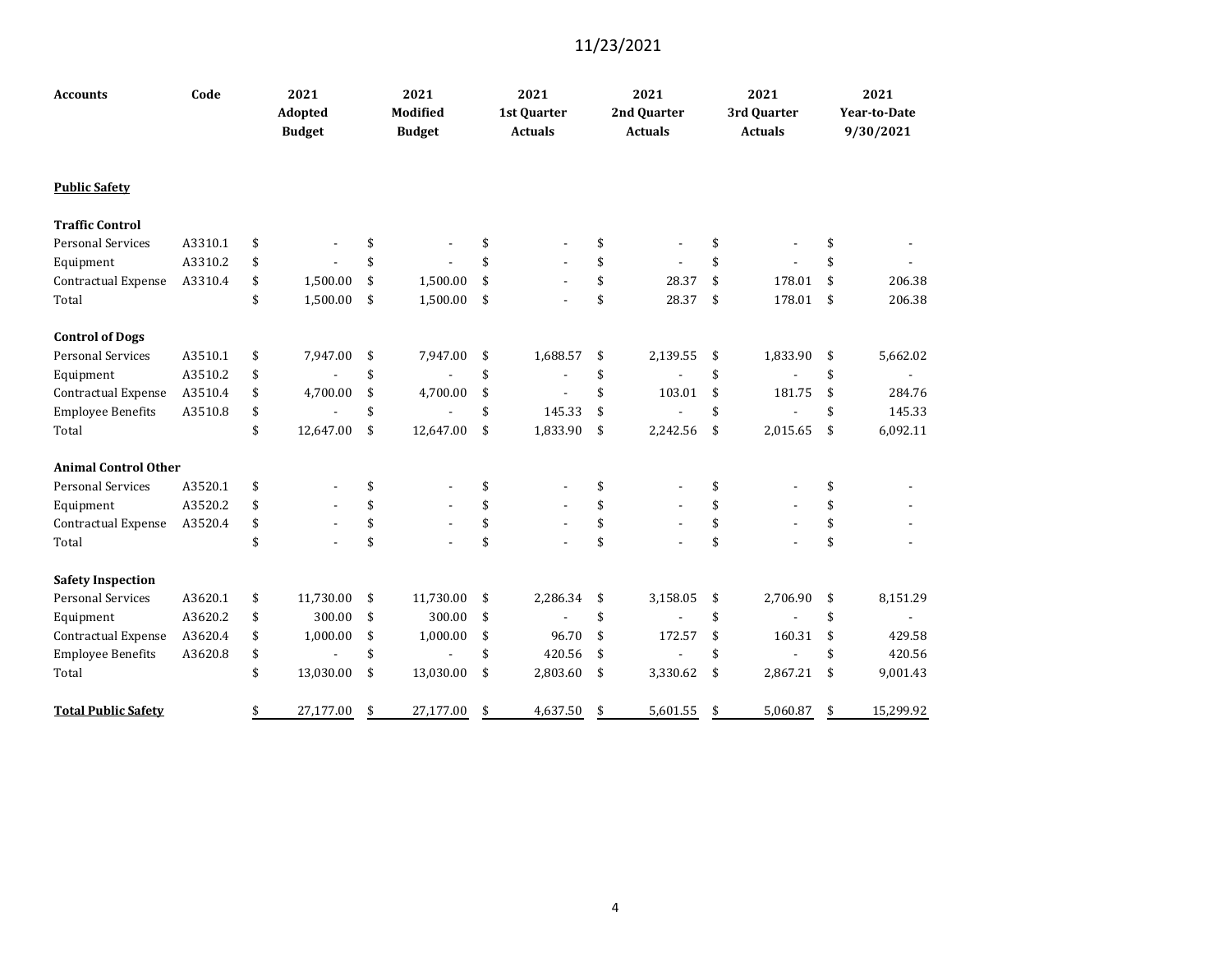| Accounts                             | Code    | 2021<br>Adopted<br><b>Budget</b> | 2021<br><b>Modified</b><br><b>Budget</b> | 2021<br>1st Quarter<br><b>Actuals</b> | 2021<br>2nd Quarter<br><b>Actuals</b> | 2021<br>3rd Quarter<br><b>Actuals</b> | 2021<br>Year-to-Date<br>9/30/2021 |
|--------------------------------------|---------|----------------------------------|------------------------------------------|---------------------------------------|---------------------------------------|---------------------------------------|-----------------------------------|
| Health                               |         |                                  |                                          |                                       |                                       |                                       |                                   |
| <b>Board of Health</b>               |         |                                  |                                          |                                       |                                       |                                       |                                   |
| <b>Personal Services</b>             | A4010.1 | \$<br>1,200.00                   | \$<br>1,200.00                           | \$                                    | \$<br>600.00                          | \$                                    | \$<br>600.00                      |
| Total                                |         | \$<br>1,200.00                   | \$<br>1,200.00                           | \$                                    | \$<br>600.00                          | \$                                    | \$<br>600.00                      |
| <b>Registrar of Vital Statistics</b> |         |                                  |                                          |                                       |                                       |                                       |                                   |
| <b>Personal Services</b>             | A4020.1 | \$<br>1,020.00                   | \$<br>1,020.00                           | \$<br>235.49                          | \$<br>255.00                          | \$<br>255.00                          | \$<br>745.49                      |
| Equipment                            | A4020.2 | \$                               | \$                                       | \$                                    | \$                                    | \$                                    | \$                                |
| Contractual Expense                  | A4020.4 | \$<br>250.00                     | \$<br>250.00                             | \$                                    | \$                                    | \$                                    | \$                                |
| Employee Benefit                     | A4020.8 | \$                               | \$                                       | \$<br>19.51                           | \$                                    | \$                                    | \$<br>19.51                       |
| Total                                |         | \$<br>1,270.00                   | \$<br>1,270.00                           | \$<br>255.00                          | \$<br>255.00                          | \$<br>255.00                          | \$<br>765.00                      |
| <b>Ambulance</b>                     |         |                                  |                                          |                                       |                                       |                                       |                                   |
| <b>Personal Services</b>             | A4540.1 | \$                               | \$                                       | \$                                    | \$                                    | \$                                    | \$                                |
| Equipment                            | A4540.2 | \$                               | \$                                       | \$                                    | \$                                    | \$                                    | \$                                |
| Contractual Expense                  | A4540.4 | \$<br>134,301.00                 | \$<br>134,301.00                         | \$<br>32,500.00                       | \$<br>67,150.50                       | \$                                    | \$<br>99,650.50                   |
| Total                                |         | \$<br>134,301.00                 | \$<br>134,301.00                         | \$<br>32,500.00                       | \$<br>67,150.50                       | \$                                    | \$<br>99,650.50                   |
| <b>Total Health</b>                  |         | \$<br>136,771.00                 | \$<br>136,771.00                         | \$<br>32,755.00                       | \$<br>68,005.50                       | \$<br>255.00                          | \$<br>101,015.50                  |
| <b>Transportation</b>                |         |                                  |                                          |                                       |                                       |                                       |                                   |
| <b>Superintendent of Highways</b>    |         |                                  |                                          |                                       |                                       |                                       |                                   |
| <b>Personal Services</b>             | A5010.1 | \$<br>64,586.00                  | \$<br>64,586.00                          | \$<br>10,029.05                       | \$<br>17,388.56                       | \$<br>14,904.48                       | \$<br>42,322.09                   |
| Equipment                            | A5010.2 | \$                               | \$                                       | \$                                    | \$                                    | \$                                    | \$                                |
| Contractual Expense                  | A5010.4 | \$<br>1,750.00                   | \$<br>1,750.00                           | \$<br>806.00                          | \$<br>(148.60)                        | \$<br>120.00                          | \$<br>777.40                      |
| <b>Employee Benefits</b>             | A5010.8 | \$                               | \$                                       | \$<br>4,875.43                        | \$                                    | \$                                    | \$<br>4,875.43                    |
| Total                                |         | \$<br>66,336.00                  | \$<br>66,336.00                          | \$<br>15,710.48                       | \$<br>17,239.96                       | \$<br>15,024.48                       | \$<br>47,974.92                   |
| <b>Street Lighting</b>               |         |                                  |                                          |                                       |                                       |                                       |                                   |
| Contractual Expense                  | A5182.4 | \$<br>2,000.00                   | \$<br>2,000.00                           | \$<br>508.73                          | \$<br>318.26                          | \$<br>484.99                          | \$<br>1,311.98                    |
| Total                                |         | \$<br>2,000.00                   | \$<br>2,000.00                           | \$<br>508.73                          | \$<br>318.26                          | \$<br>484.99                          | \$<br>1,311.98                    |
| <b>Total Transportation</b>          |         | \$<br>68,336.00                  | \$<br>68,336.00                          | \$<br>16,219.21                       | \$<br>17,558.22                       | \$<br>15,509.47                       | \$<br>49,286.90                   |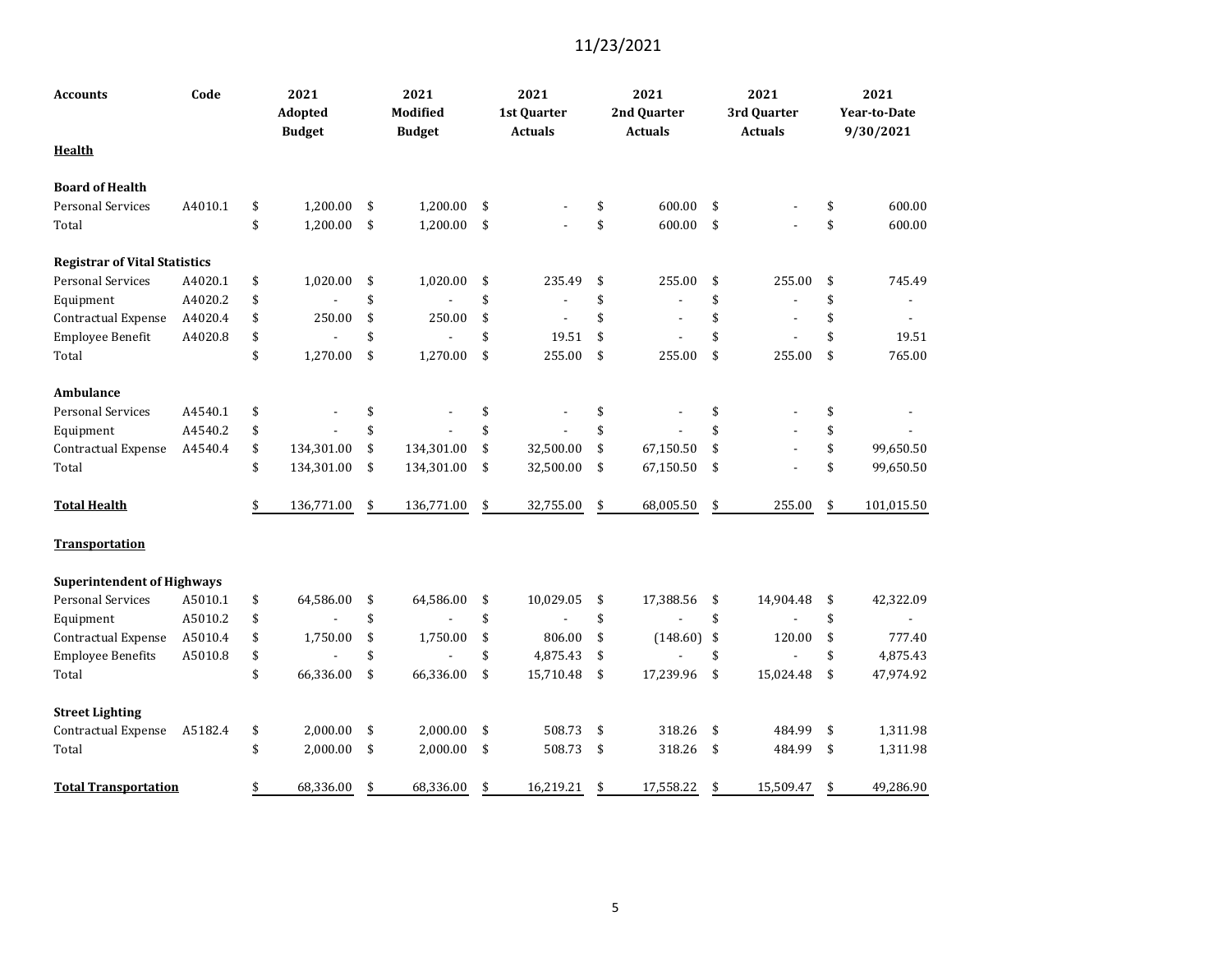| <b>Accounts</b>                                                   | Code    | 2021<br>Adopted<br><b>Budget</b> | 2021<br><b>Modified</b><br><b>Budget</b> | 2021<br>1st Ouarter<br><b>Actuals</b> | 2021<br>2nd Ouarter<br><b>Actuals</b> | 2021<br>3rd Quarter<br><b>Actuals</b> | 2021<br><b>Year-to-Date</b><br>9/30/2021 |
|-------------------------------------------------------------------|---------|----------------------------------|------------------------------------------|---------------------------------------|---------------------------------------|---------------------------------------|------------------------------------------|
| <b>Waterways Navigation</b>                                       |         |                                  |                                          |                                       |                                       |                                       |                                          |
| Contractual Expense                                               | A5710.4 | \$<br>1,800.00                   | \$<br>1,800.00                           | \$                                    | \$                                    | \$<br>1,742.00                        | \$<br>1,742.00                           |
| Total                                                             |         | \$<br>1,800.00                   | \$<br>1,800.00                           | \$                                    | \$                                    | \$<br>1,742.00                        | \$<br>1,742.00                           |
| <b>Total Waterways Navigation</b>                                 |         | \$<br>1,800.00                   | \$<br>1,800.00                           | \$                                    |                                       | \$<br>1,742.00                        | \$<br>1,742.00                           |
| <b>Economic Assistance and Opportunity</b>                        |         |                                  |                                          |                                       |                                       |                                       |                                          |
| <b>Publicity</b>                                                  |         |                                  |                                          |                                       |                                       |                                       |                                          |
| <b>Contractual Expense</b>                                        | A6410.4 | \$<br>300.00                     | \$<br>300.00                             | \$                                    | \$                                    | \$                                    | \$                                       |
| Total                                                             |         | \$<br>300.00                     | \$<br>300.00                             | \$                                    | \$                                    | \$                                    | \$                                       |
| <b>Veterans Services</b>                                          |         |                                  |                                          |                                       |                                       |                                       |                                          |
| <b>Personal Services</b>                                          | A6510.1 | \$                               | \$                                       | \$                                    | \$                                    | \$                                    | \$                                       |
| Equipment                                                         | A6510.2 | \$                               | \$                                       | \$                                    | \$                                    | \$                                    | \$                                       |
| Contractual Expense                                               | A6510.4 | \$<br>700.00                     | \$<br>700.00                             | \$                                    | \$                                    | \$<br>541.65                          | \$<br>541.65                             |
| Total                                                             |         | \$<br>700.00                     | \$<br>700.00                             | \$                                    | \$                                    | \$<br>541.65                          | \$<br>541.65                             |
| Total Economic Assistance and C \$                                |         | 1,000.00                         | \$<br>1,000.00                           | \$                                    |                                       | 541.65                                | \$<br>541.65                             |
| <b>Culture and Recreation</b>                                     |         |                                  |                                          |                                       |                                       |                                       |                                          |
| Special Recreational Facilities (Pilot Knob Beach and BattleHill) |         |                                  |                                          |                                       |                                       |                                       |                                          |
| <b>Personal Services</b>                                          | A7180.1 | \$<br>12,000.00                  | \$<br>12,000.00                          | \$                                    | \$                                    | \$<br>3,647.25                        | \$<br>3,647.25                           |
| Equipment                                                         | A7180.2 | \$<br>500.00                     | \$<br>500.00                             | \$                                    | \$                                    | \$                                    | \$                                       |
| Contractual Expense                                               | A7180.4 | \$<br>13,500.00                  | \$<br>13,500.00                          | \$                                    | \$                                    | \$<br>1,560.34                        | \$<br>1,560.34                           |
| Total                                                             |         | \$<br>26,000.00                  | \$<br>26,000.00                          | \$                                    | \$                                    | \$<br>5,207.59                        | \$<br>5,207.59                           |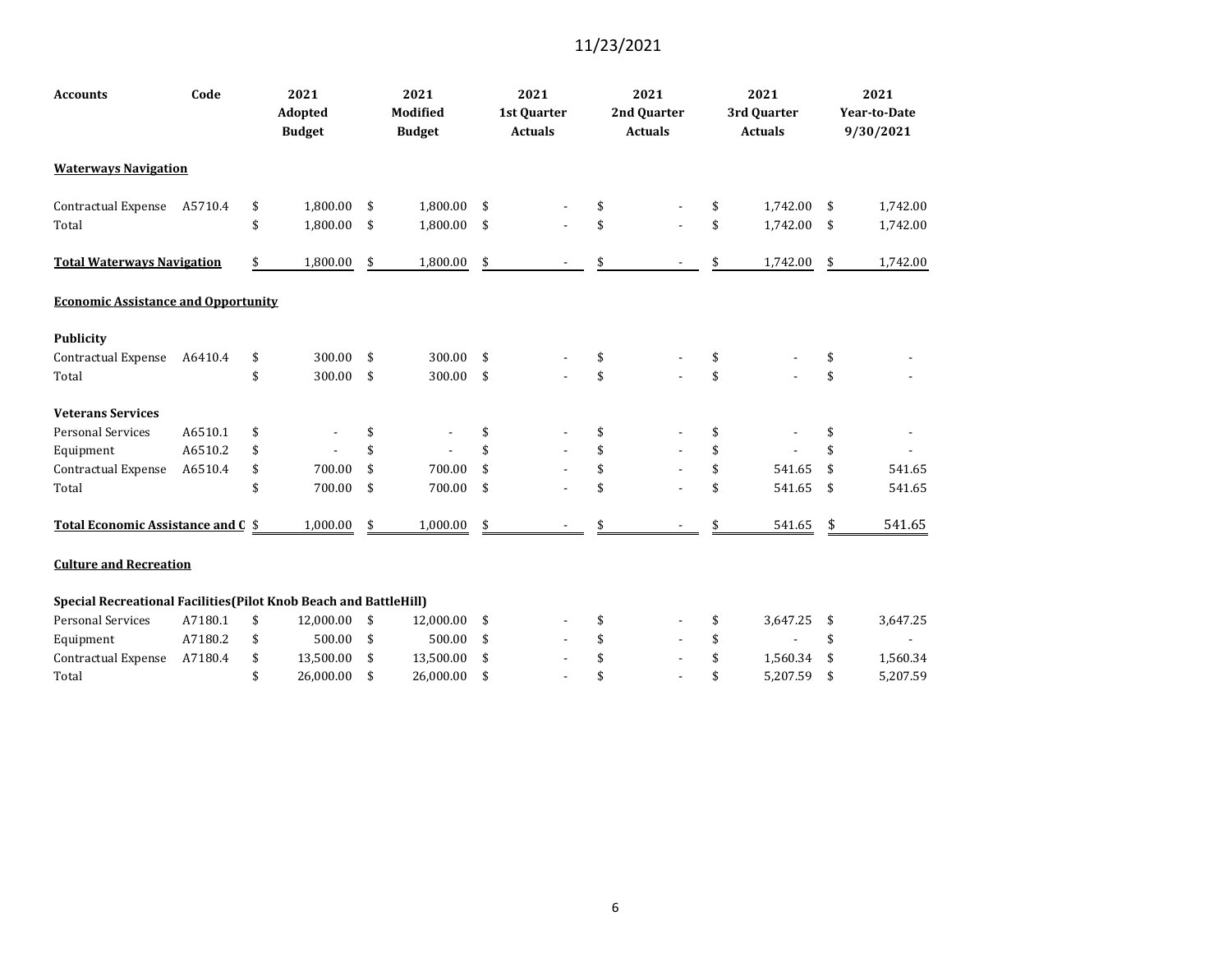| <b>Accounts</b>                     | Code    | 2021<br>Adopted<br><b>Budget</b> | 2021<br>Modified<br><b>Budget</b> | 2021<br>1st Quarter<br><b>Actuals</b> |     | 2021<br>2nd Quarter<br><b>Actuals</b> |    | 2021<br>3rd Quarter<br><b>Actuals</b> | 2021<br><b>Year-to-Date</b><br>9/30/2021 |
|-------------------------------------|---------|----------------------------------|-----------------------------------|---------------------------------------|-----|---------------------------------------|----|---------------------------------------|------------------------------------------|
| <b>Youth Program</b>                |         |                                  |                                   |                                       |     |                                       |    |                                       |                                          |
| <b>Personal Services</b>            | A7310.1 | \$                               | \$                                | \$                                    | \$  |                                       |    |                                       | \$                                       |
| Equipment                           | A7310.2 | \$                               | \$                                | \$                                    | \$  |                                       |    |                                       |                                          |
| Contractual Expense                 | A7310.4 | \$<br>650.00                     | \$<br>650.00                      | \$                                    | \$  | 650.00                                | \$ |                                       | \$<br>650.00                             |
| Total                               |         | \$<br>650.00                     | \$<br>650.00                      | \$                                    | \$  | 650.00                                | \$ |                                       | \$<br>650.00                             |
| <b>Joint Youth Project</b>          |         |                                  |                                   |                                       |     |                                       |    |                                       |                                          |
| Contractual Expense                 | A7320.4 | \$<br>5,000.00                   | \$<br>5,000.00                    | \$                                    | \$  |                                       | \$ | 5,000.00                              | \$<br>5,000.00                           |
| Total                               |         | \$<br>5,000.00                   | \$<br>5,000.00                    | \$                                    | \$  |                                       | \$ | 5,000.00                              | \$<br>5,000.00                           |
| <b>Historian</b>                    |         |                                  |                                   |                                       |     |                                       |    |                                       |                                          |
| <b>Personal Services</b>            | A7510.1 | \$<br>860.00                     | \$<br>860.00                      | \$<br>198.55                          | \$  | 215.00                                | \$ | 215.00                                | \$<br>628.55                             |
| Equipment                           | A7510.2 | \$                               | \$                                | \$                                    | \$  |                                       | \$ |                                       | \$                                       |
| Contractual Expense                 | A7510.4 | \$                               | \$                                | \$                                    | \$  |                                       | \$ |                                       | \$                                       |
| <b>Employee Benefits</b>            | A7510.8 | \$                               | \$                                | \$<br>16.45                           | \$  |                                       |    |                                       | \$<br>16.45                              |
| Total                               |         | \$<br>860.00                     | \$<br>860.00                      | \$<br>215.00                          | \$  | 215.00                                | \$ | 215.00                                | \$<br>645.00                             |
| <b>Celebration</b>                  |         |                                  |                                   |                                       |     |                                       |    |                                       |                                          |
| <b>Personal Services</b>            | A7550.1 | \$                               | \$                                | \$                                    | \$  |                                       | \$ |                                       | \$                                       |
| Equipment                           | A7550.2 | \$                               | \$                                | \$                                    | \$  |                                       | \$ |                                       | \$                                       |
| Contractual Expense                 | A7550.4 | \$<br>250.00                     | \$<br>250.00                      | \$                                    | \$  |                                       | \$ |                                       | \$                                       |
| Total                               |         | \$<br>250.00                     | \$<br>250.00                      | \$                                    | \$  |                                       | \$ |                                       | \$                                       |
| <b>Adult Recreaton</b>              |         |                                  |                                   |                                       |     |                                       |    |                                       |                                          |
| <b>Personal Services</b>            | A7620.1 | \$                               | \$                                | \$                                    | \$  |                                       | \$ |                                       | \$                                       |
| Equipment                           | A7620.2 | \$                               | \$                                | \$                                    | \$  |                                       | \$ |                                       | \$                                       |
| Contractual Expense                 | A7620.4 | \$<br>2,000.00                   | \$<br>2,000.00                    | \$<br>2,000.00                        | \$  |                                       | \$ |                                       | \$<br>2,000.00                           |
| Total                               |         | \$<br>2,000.00                   | \$<br>2,000.00                    | \$<br>2,000.00                        | \$  |                                       | \$ |                                       | \$<br>2,000.00                           |
| <b>Total Culture and Recreation</b> |         | \$<br>34,760.00                  | \$<br>34,760.00                   | \$<br>2,215.00                        | -\$ | 865.00                                | Ŝ. | 10,422.59                             | \$<br>13,502.59                          |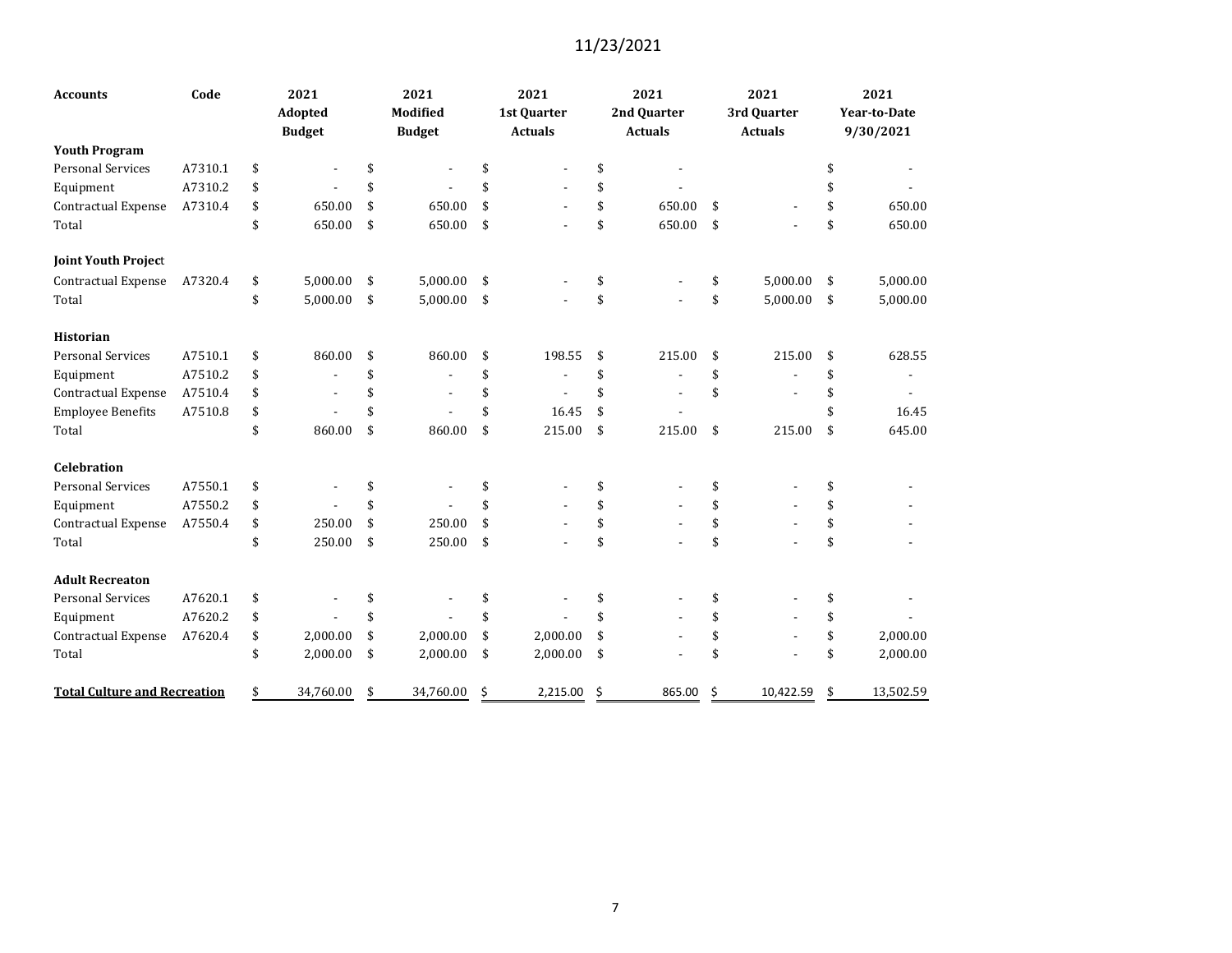| <b>Accounts</b>                                  | Code    | 2021<br><b>Adopted</b><br><b>Budget</b> | 2021<br>Modified<br><b>Budget</b> | 2021<br>1st Quarter<br><b>Actuals</b> | 2021<br>2nd Quarter<br><b>Actuals</b> | 2021<br>3rd Quarter<br><b>Actuals</b> | 2021<br><b>Year-to-Date</b><br>9/30/2021 |
|--------------------------------------------------|---------|-----------------------------------------|-----------------------------------|---------------------------------------|---------------------------------------|---------------------------------------|------------------------------------------|
| <b>Home and Community Services</b>               |         |                                         |                                   |                                       |                                       |                                       |                                          |
| <b>Planning</b>                                  |         |                                         |                                   |                                       |                                       |                                       |                                          |
| Personal Services                                | A8020.1 | \$<br>5,000.00                          | \$<br>5,000.00                    | \$<br>1,065.59                        | \$<br>1,346.17                        | \$<br>1,153.86                        | \$<br>3,565.62                           |
| Equipment                                        | A8020.2 | \$                                      | \$                                | \$                                    | \$                                    | \$                                    | \$                                       |
| Contractual Expense                              | A8020.4 | \$<br>7,200.00                          | \$<br>7,200.00                    | \$<br>554.00                          | \$<br>2,287.24                        | \$<br>1,131.97                        | \$<br>3,973.21                           |
| <b>Employee Benefits</b>                         | A8020.8 | \$                                      | \$                                | \$<br>88.27                           | \$                                    | \$                                    | \$<br>88.27                              |
| Total                                            |         | \$<br>12,200.00                         | \$<br>12,200.00                   | \$<br>1,707.86                        | \$<br>3,633.41                        | \$<br>2,285.83                        | \$<br>7,627.10                           |
| <b>Environmental Control</b>                     |         |                                         |                                   |                                       |                                       |                                       |                                          |
| Contractual Expense                              | A8090.4 | \$                                      | \$                                | \$                                    | \$                                    | \$                                    | \$                                       |
| Total                                            |         | \$                                      | \$                                | \$                                    | \$                                    | \$                                    | \$                                       |
| <b>Cemeteries</b>                                |         |                                         |                                   |                                       |                                       |                                       |                                          |
| <b>Personal Services</b>                         | A8810.1 | \$<br>3,915.00                          | \$<br>3,915.00                    | \$                                    | \$<br>1,405.06                        | \$<br>1,655.40                        | \$<br>3,060.46                           |
| Equipment                                        | A8810.2 | \$                                      | \$                                | \$                                    | \$                                    | \$                                    | \$                                       |
| <b>Contractual Expense</b>                       | A8810.4 | \$<br>250.00                            | \$<br>250.00                      | \$                                    | \$                                    | \$                                    |                                          |
| <b>Employee Benefits</b>                         | A8810.8 | \$                                      | \$                                | \$                                    | \$                                    | \$                                    |                                          |
| Total                                            |         | \$<br>4,165.00                          | \$<br>4,165.00                    | \$                                    | \$<br>1,405.06                        | \$<br>1,655.40                        | \$<br>3,060.46                           |
| Total Home and Community Sery \$                 |         | 16,365.00                               | \$<br>16,365.00                   | \$<br>1,707.86                        | \$<br>5,038.47                        | \$<br>3,941.23                        | \$<br>10,687.56                          |
| <b>Undistributed</b><br><b>Employee Benefits</b> |         |                                         |                                   |                                       |                                       |                                       |                                          |
| <b>State Retirement</b>                          | A9010.1 | \$<br>23,060.00                         | \$<br>23,060.00                   | \$                                    | \$                                    | \$                                    | \$                                       |
| Social Security                                  | A9030.8 | \$<br>20,530.00                         | \$<br>20,530.00                   | \$<br>5,234.63                        | \$<br>5,158.83                        | \$<br>4,686.77                        | \$<br>15,080.23                          |
| Unemployment Insu                                | A9050.8 | \$<br>$\blacksquare$                    | \$                                | \$                                    | \$                                    | \$                                    | \$                                       |
| Disability Insurance                             | A9055.8 | \$<br>250.00                            | \$<br>250.00                      | \$<br>61.80                           | \$<br>61.80                           | \$<br>61.80                           | \$<br>185.40                             |
| Hospital and medica                              | A9060.8 | \$<br>17,852.00                         | \$<br>17,852.00                   | \$<br>5,143.34                        | \$<br>6,970.14                        | \$<br>3,422.90                        | \$<br>15,536.38                          |
| Employee Benefits-C                              | A9089.8 | \$<br>÷,                                | \$                                | \$                                    |                                       |                                       | \$                                       |
| <b>Total Undistributed</b>                       |         | \$<br>61,692.00                         | \$<br>61,692.00                   | \$<br>10,439.77                       | \$<br>12,190.77                       | \$<br>8,171.47                        | \$<br>30,802.01                          |
| <b>Total Appropriations/Expenditu \$</b>         |         | 758,174.00                              | \$<br>758,174.00                  | \$<br>133,844.37                      | \$<br>212,140.26                      | \$<br>115,160.61                      | \$<br>461,145.24                         |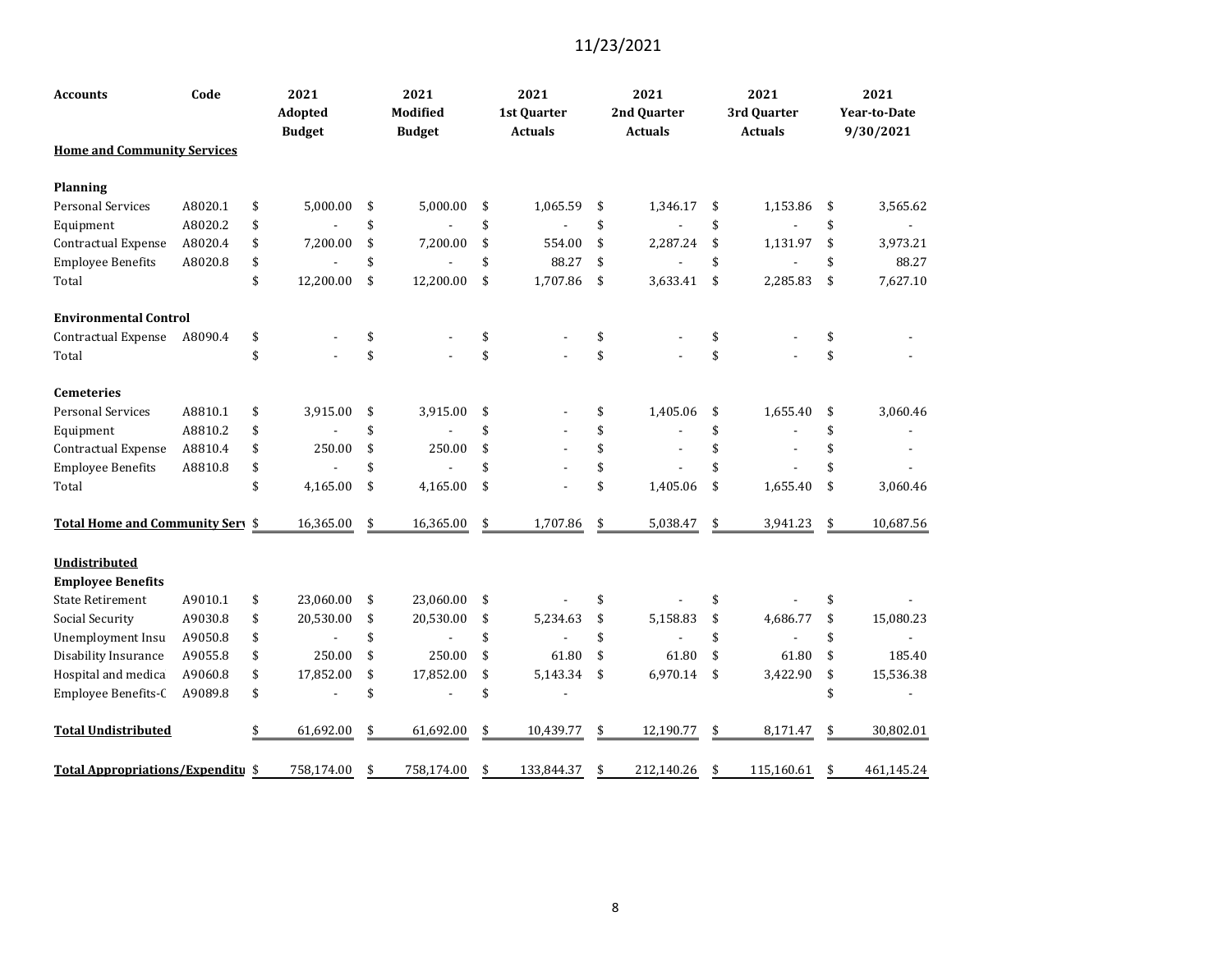| Accounts                               | Code  | 2021            | 2021             | 2021             |     | 2021           |     | 2021           | 2021                |
|----------------------------------------|-------|-----------------|------------------|------------------|-----|----------------|-----|----------------|---------------------|
|                                        |       | <b>Adopted</b>  | Modified         | 1st Quarter      |     | 2nd Quarter    |     | 3rd Quarter    | <b>Year-to-Date</b> |
|                                        |       | <b>Budget</b>   | <b>Budget</b>    | <b>Actuals</b>   |     | <b>Actuals</b> |     | <b>Actuals</b> | 9/30/2021           |
| <b>General Fund Estimated Revenues</b> |       |                 |                  |                  |     |                |     |                |                     |
| Real Property Tax Ro                   | A1001 | 432,036.00      | \$<br>432,036.00 | \$<br>432,036.00 |     |                |     |                | 432,036.00          |
| <b>Other Tax Items</b>                 |       |                 |                  |                  |     |                |     |                |                     |
| Other Payments in L                    | A1081 | \$<br>3,700.00  | \$<br>3,700.00   | \$<br>3,629.50   | \$  |                | \$  |                | \$<br>3,629.50      |
| <b>Interest and Penaltic</b>           | A1090 | \$<br>7,000.00  | \$<br>7,000.00   | \$<br>3,328.48   | \$  | 4,655.06       | \$  |                | \$<br>7,983.54      |
| Other Non-Property                     | A1189 | \$              | \$               | \$<br>116.95     | \$  | 0.33           | \$  | 0.28           | \$<br>117.56        |
| Franchise                              | A1170 | \$<br>36,000.00 | \$<br>36,000.00  | \$<br>38,369.30  | \$  |                | \$  |                | \$<br>38,369.30     |
| <b>Departmental Income</b>             |       |                 |                  |                  |     |                |     |                |                     |
| <b>Clerk Fees</b>                      | A1255 | \$<br>1,000.00  | \$<br>1,000.00   | \$<br>95.37      | \$  | 261.49         | \$  | 658.76         | \$<br>1,015.62      |
| <b>Vital Statistics Fee</b>            | A1603 | \$<br>700.00    | \$<br>700.00     | \$<br>250.00     | \$  | 90.00          | \$  | 420.00         | \$<br>760.00        |
| Culture and Recreati                   | A2089 | \$              | \$               | \$               | \$  |                |     |                | \$                  |
| <b>Planning Board Fees</b>             | A2115 | \$<br>500.00    | \$<br>500.00     | \$<br>175.00     | \$  | 175.00         | \$  | 100.00         | \$<br>450.00        |
| <b>Use of Money</b>                    |       |                 |                  |                  |     |                |     |                |                     |
| <b>Interest and Earning</b>            | A2401 | \$<br>4,000.00  | \$<br>4,000.00   | 138.38           |     | 141.13         |     | 40.07 \$       | 319.58              |
| <b>Licenses and Permits</b>            |       |                 |                  |                  |     |                |     |                |                     |
| Dog License                            | A2544 | \$<br>3,500.00  | \$<br>3,500.00   | \$<br>708.00     | -\$ | 1,211.00       | -\$ | 1,555.00       | \$<br>3,474.00      |
| Permits                                | A2590 | \$              | \$               | \$               |     |                |     |                | \$                  |
| <b>Fines and Forfeitures</b>           |       |                 |                  |                  |     |                |     |                |                     |
| Fines and Forfeited I                  | A2610 | \$<br>72,500.00 | \$<br>72,500.00  | \$<br>4,997.00   | \$  | 16,250.00      | \$  | 13,486.00      | \$<br>34,733.00     |
| Sale of Property/Compensation for Loss |       |                 |                  |                  |     |                |     |                |                     |
| Sale of Real Property                  | A2660 | \$              | \$               | \$               | \$  |                | \$  |                | \$                  |
| Sale of Surplus Equip                  | A2665 | \$              | \$               | \$               | \$  |                | \$  |                | \$                  |
| <b>Unclassified Revenue</b>            |       |                 |                  |                  |     |                |     |                |                     |
| Unclassified Revenu                    | A2770 | \$              | \$               | \$<br>40.13      | \$  |                | \$  |                | \$<br>40.13         |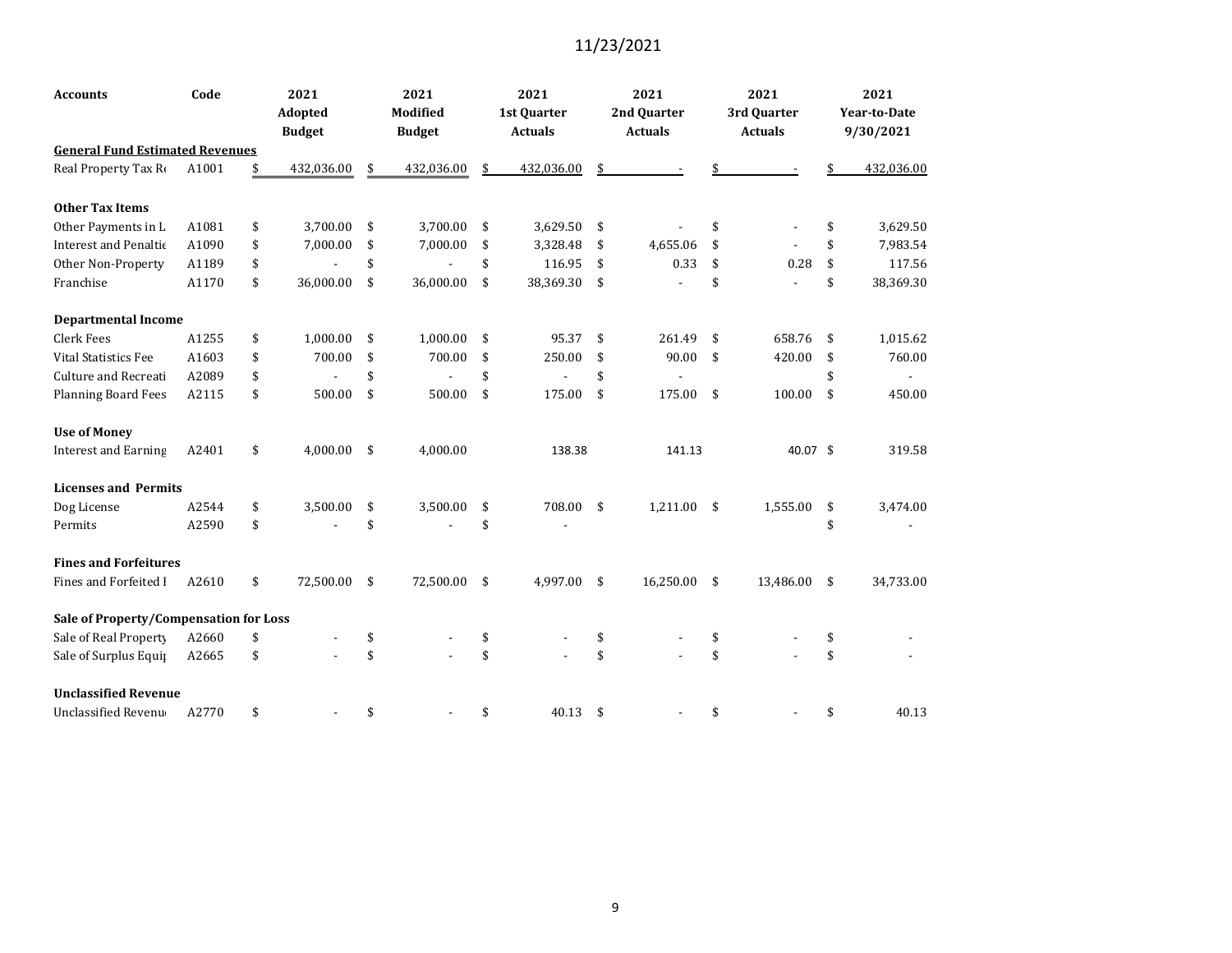| <b>Accounts</b>                          | Code     | 2021<br><b>Adopted</b><br><b>Budget</b> | 2021<br><b>Modified</b><br><b>Budget</b> | 2021<br>1st Quarter<br><b>Actuals</b> | 2021<br>2nd Quarter<br><b>Actuals</b> | 2021<br>3rd Quarter<br><b>Actuals</b> | 2021<br><b>Year-to-Date</b><br>9/30/2021 |
|------------------------------------------|----------|-----------------------------------------|------------------------------------------|---------------------------------------|---------------------------------------|---------------------------------------|------------------------------------------|
| <b>State Aid</b>                         |          |                                         |                                          |                                       |                                       |                                       |                                          |
| Revenue Sharing                          | A3001    | \$<br>12,238.00                         | \$<br>12,238.00                          | \$                                    | \$                                    | \$                                    | \$                                       |
| Mortgage Tax                             | A3005    | \$<br>70,000.00                         | \$<br>70,000.00                          | \$                                    | \$<br>102,931.90                      | \$                                    | \$<br>102,931.90                         |
| State Aid - other                        | A3089    | \$                                      | \$                                       | \$                                    | \$<br>6,573.49                        | \$<br>283,640.18                      | \$<br>290,213.67                         |
| <b>Total Estimated Revenues</b>          |          | \$<br>211,138.00                        | \$<br>211,138.00                         | \$<br>51,848.11                       | \$<br>132,289.40                      | \$<br>299,900.29                      | \$<br>484,037.80                         |
| <b>Unexpended Balance</b>                |          | \$<br>115,000.00<br>appropriated        | \$<br>115,000.00<br>appropriated         |                                       |                                       |                                       | 612,569.56*<br>cash on hand              |
| <b>HIGHWAY FUND</b>                      |          | 2021 budget                             | 2021 budget                              |                                       |                                       |                                       | 9/30/2021                                |
| <b>Highway Appropriations - Townwide</b> |          |                                         |                                          |                                       |                                       |                                       |                                          |
| <b>Bridges</b>                           |          |                                         |                                          |                                       |                                       |                                       |                                          |
| Contractual Expense DA5120.4             |          | \$<br>10,000.00                         | \$<br>10,000.00                          | \$                                    | \$                                    | \$                                    | \$                                       |
| Total                                    |          | \$<br>10,000.00                         | \$<br>10,000.00                          | \$                                    | \$                                    | \$                                    | \$                                       |
| Machinery                                |          |                                         |                                          |                                       |                                       |                                       |                                          |
| Equipment                                | DA5130.2 | \$<br>33,000.00                         | \$<br>33,000.00                          | \$                                    | \$                                    | \$                                    | \$                                       |
| <b>Contractual Expense</b>               | DA5130.4 | \$<br>80,000.00                         | \$<br>80,000.00                          | \$<br>16,335.03                       | \$<br>25,465.96                       | \$<br>38,146.40                       | \$<br>79,947.39                          |
| Total                                    |          | \$<br>113,000.00                        | \$<br>113,000.00                         | \$<br>16,335.03                       | \$<br>25,465.96                       | \$<br>38,146.40                       | \$<br>79,947.39                          |
| <b>Snow Removal - Town</b>               |          |                                         |                                          |                                       |                                       |                                       |                                          |
| <b>Personal Services</b>                 | DA5142.1 | \$<br>224,700.00                        | \$<br>224,700.00                         | \$<br>66,513.45                       | \$<br>500.00                          | \$                                    | \$<br>67,013.45                          |
| <b>Contractual Expense</b>               | DA5142.4 | \$<br>85,000.00                         | \$<br>85,000.00                          | \$<br>12,359.22                       | \$<br>16,824.24                       | \$<br>9,080.79                        | \$<br>38,264.25                          |
| <b>Employee Benefits</b>                 | DA5142.8 | \$                                      | \$                                       | \$<br>31,899.46                       | \$                                    | \$                                    | \$<br>31,899.46                          |
| Total                                    |          | \$<br>309,700.00                        | \$<br>309,700.00                         | \$<br>110,772.13                      | \$<br>17,324.24                       | \$<br>9,080.79                        | \$<br>137,177.16                         |
| <b>Employee Benefits</b>                 |          |                                         |                                          |                                       |                                       |                                       |                                          |
| <b>State Retirement</b>                  | DA9010.8 | \$<br>28,816.00                         | \$<br>28,816.00                          | \$                                    | \$                                    | \$                                    | \$                                       |
| Social Security                          | DA9030.8 | \$<br>17,190.00                         | \$<br>17,190.00                          | \$<br>8,160.02                        | \$<br>38.25                           | \$                                    | \$<br>8,198.27                           |
| Hospital and Medica                      | DA9060.8 | \$<br>85,000.00                         | \$<br>85,000.00                          | \$<br>29,258.04                       | \$                                    | \$<br>10,902.04                       | \$<br>40,160.08                          |
| Other(uniforms/pfl)                      | DA9089.8 | \$<br>3,600.00                          | \$<br>3,600.00                           | \$<br>1,115.72                        | \$<br>526.16                          | \$                                    | \$<br>1,641.88                           |
| Total                                    |          | \$<br>134,606.00                        | \$<br>134,606.00                         | \$<br>38,533.78                       | \$<br>564.41                          | \$<br>10,902.04                       | \$<br>50,000.23                          |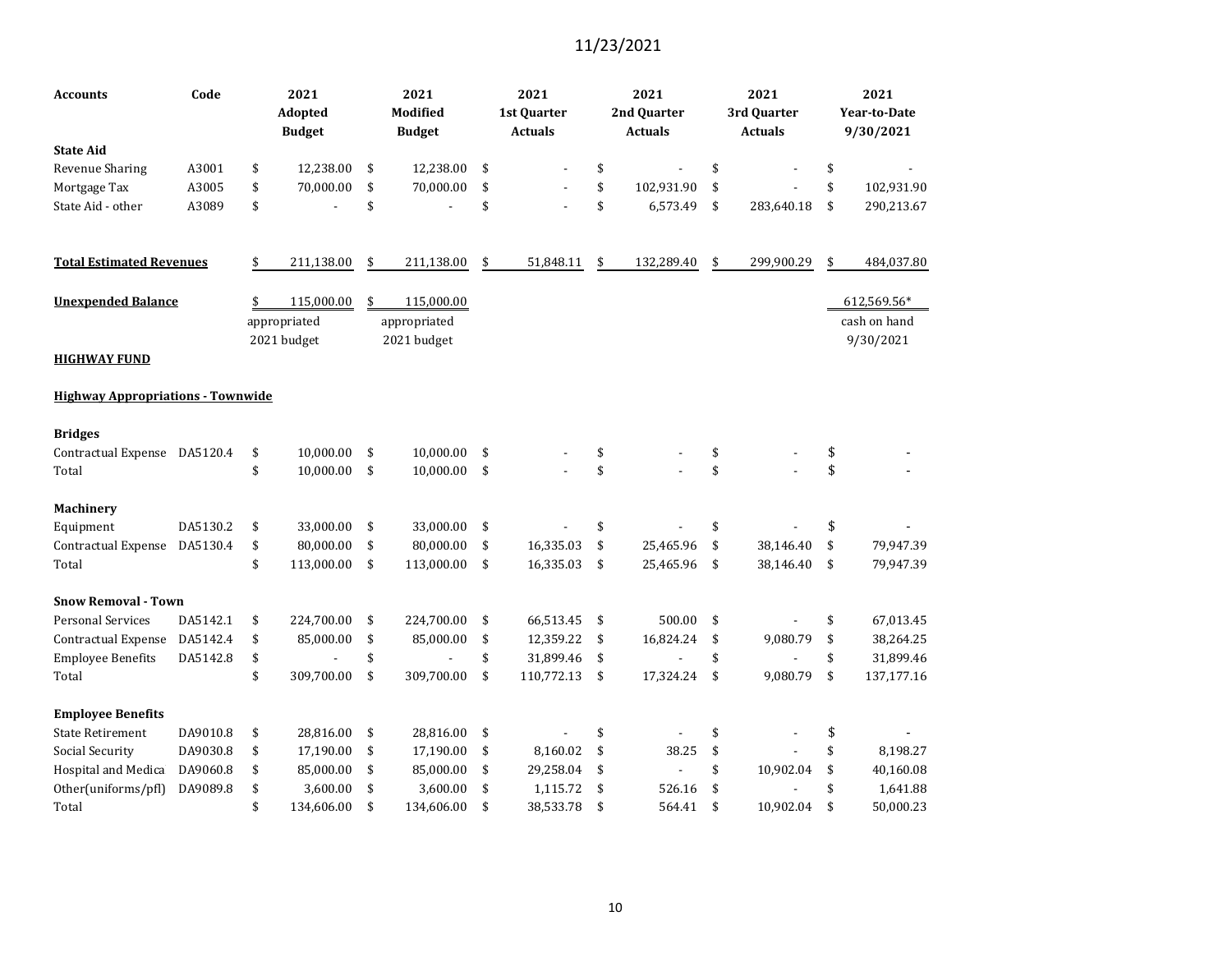| <b>Accounts</b>                                 | Code     | 2021<br>Adopted<br><b>Budget</b> | 2021<br><b>Modified</b><br><b>Budget</b> | 2021<br>1st Quarter<br><b>Actuals</b> | 2021<br>2nd Quarter<br><b>Actuals</b> | 2021<br>3rd Quarter<br><b>Actuals</b> | 2021<br><b>Year-to-Date</b><br>9/30/2021 |
|-------------------------------------------------|----------|----------------------------------|------------------------------------------|---------------------------------------|---------------------------------------|---------------------------------------|------------------------------------------|
| <b>Debt Service Principal</b>                   |          |                                  |                                          |                                       |                                       |                                       |                                          |
| Serial Bonds                                    | DA9710.6 | \$<br>107,562.00                 | \$<br>107,562.00                         | \$                                    | \$<br>107,560.90                      | \$                                    | \$<br>107,560.90                         |
| <b>Bond Anticipation</b>                        | DA9730.6 | \$                               | \$                                       | \$                                    | \$                                    | \$                                    | \$                                       |
| Capital Bonds                                   | DA9740.6 | \$                               | \$                                       | \$                                    | \$                                    | \$                                    | \$                                       |
| Total                                           |          | \$<br>107,562.00                 | \$<br>107,562.00                         | \$                                    | \$<br>107,560.90                      | \$                                    | \$<br>107,560.90                         |
| <b>Interest</b>                                 |          |                                  |                                          |                                       |                                       |                                       |                                          |
| Serial Bonds                                    | DA9710.7 | \$<br>9,759.00                   | \$<br>9,759.00                           | \$                                    | \$<br>9,758.28                        | \$                                    | \$<br>9,758.28                           |
| <b>Bond Anticipation</b>                        | DA9730.7 | \$                               | \$                                       | \$                                    | \$                                    | \$                                    | \$                                       |
| Capital Bonds                                   | DA9740.7 | \$                               | \$                                       | \$                                    | \$                                    | \$                                    | \$                                       |
| Total                                           |          | \$<br>9,759.00                   | \$<br>9,759.00                           | \$                                    | \$<br>9,758.28                        | \$                                    | \$<br>9,758.28                           |
| <b>Total Appropriations/Expenses</b>            |          | \$<br>684,627.00                 | \$<br>684,627.00                         | \$<br>165,640.94                      | \$<br>160,673.79                      | \$<br>58,129.23                       | \$<br>384,443.96                         |
| <b>Highway Revenues - Townwide</b>              |          |                                  |                                          |                                       |                                       |                                       |                                          |
| <b>Local Sources</b>                            |          |                                  |                                          |                                       |                                       |                                       |                                          |
| Real Property Tax                               | DA1001   | \$<br>647,127.00                 | \$<br>647,127.00                         | \$<br>647,127.00                      | \$                                    |                                       | 647,127.00                               |
| Sales of Scrap & Surp                           | DA2650   | \$                               | \$                                       | \$                                    | \$                                    | \$                                    | \$                                       |
| <b>Interest and Earning</b>                     | DA2401   | \$<br>4,000.00                   | \$<br>4,000.00                           | \$<br>105.50                          | \$<br>64.17                           | \$<br>24.93                           | \$<br>194.60                             |
| Compensation for Lo                             | DA2690   | \$                               | \$                                       | \$                                    | \$                                    | \$                                    | \$                                       |
| Mowing - Washingto                              | DA2770   | \$<br>3,500.00                   | \$<br>3,500.00                           | \$                                    |                                       | \$                                    | \$                                       |
| <b>Total Est./Actual Revenues</b>               |          | \$<br>7,500.00                   | \$<br>7,500.00                           | \$<br>105.50                          | \$<br>64.17                           | \$<br>24.93                           | \$<br>194.60                             |
| Townwide                                        |          |                                  |                                          |                                       |                                       |                                       |                                          |
| Unexpended Balance/cash on ha \$                |          | 30,000.00                        | \$<br>30,000.00                          |                                       |                                       |                                       | 413,131.35                               |
|                                                 |          | appropriated                     | appropriated                             |                                       |                                       |                                       | Cash on Hand                             |
|                                                 |          | 2021 budget                      | 2021 budget                              |                                       |                                       |                                       | 9/30/2021                                |
| <b>Highway Appropriations - Outside Village</b> |          |                                  |                                          |                                       |                                       |                                       |                                          |
| <b>General Repairs</b>                          |          |                                  |                                          |                                       |                                       |                                       |                                          |
| <b>Personal Services</b>                        | DB5110.1 | \$<br>192,060.00                 | \$<br>192,060.00                         | \$                                    | \$<br>90,972.81                       | \$<br>102,856.52                      | \$<br>193,829.33                         |
| Contractual Expense                             | DB5110.4 | \$<br>77,900.00                  | \$<br>77,900.00                          | \$                                    | \$<br>11,932.00                       | \$<br>26,189.38                       | \$<br>38,121.38                          |
| <b>Employee Benefits</b>                        | DB5110.8 | \$                               | \$                                       | \$                                    | \$                                    | \$                                    | \$                                       |
| Total                                           |          | \$<br>269,960.00                 | \$<br>269,960.00                         | \$                                    | \$<br>102,904.81                      | \$<br>129,045.90                      | \$<br>231,950.71                         |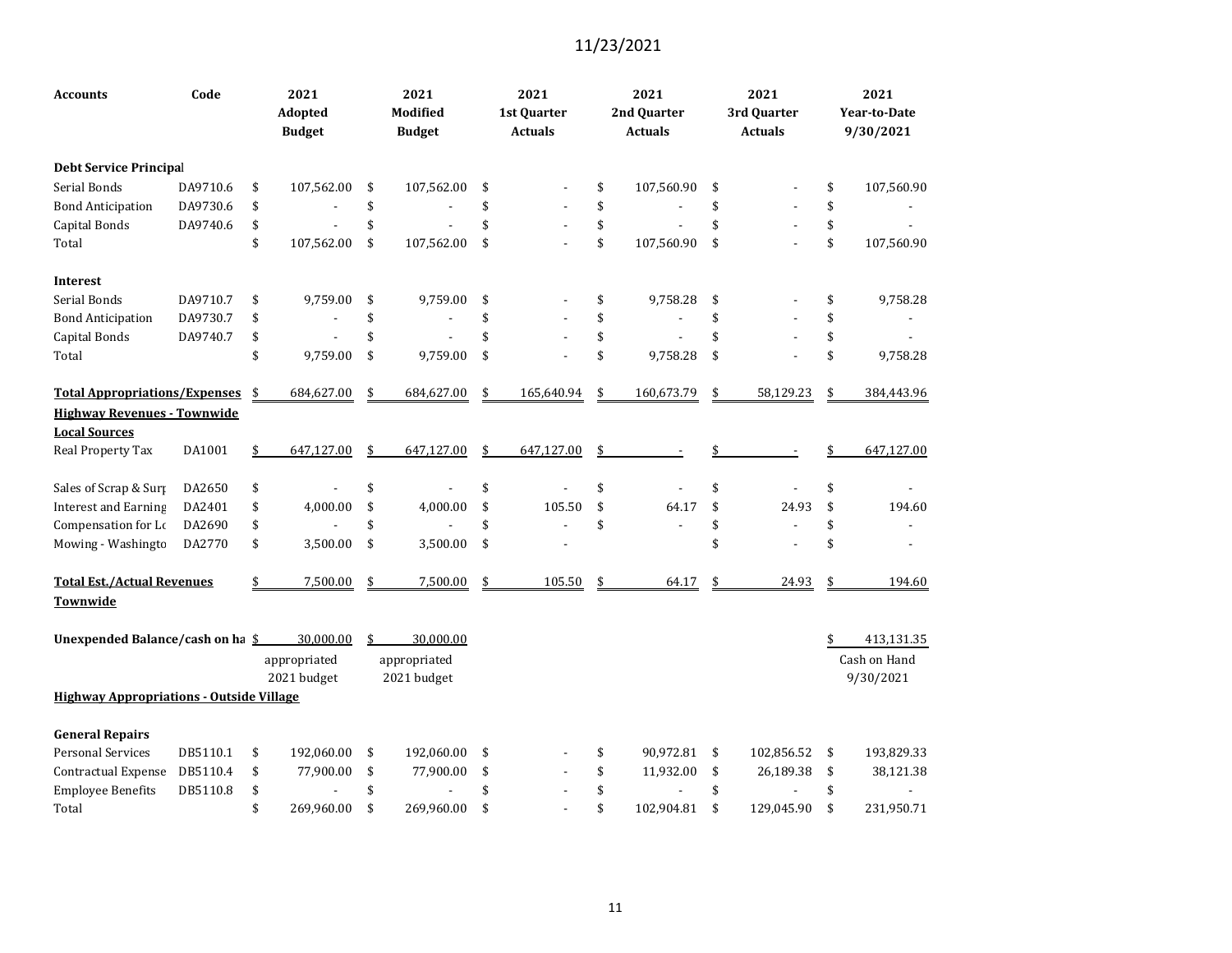| <b>Accounts</b>                                             | Code             | 2021<br>Adopted<br><b>Budget</b> | 2021<br>Modified<br><b>Budget</b> | 2021<br>1st Ouarter<br><b>Actuals</b> |     | 2021<br>2nd Ouarter<br><b>Actuals</b> |     | 2021<br>3rd Ouarter<br><b>Actuals</b> |    | 2021<br><b>Year-to-Date</b><br>9/30/2021 |
|-------------------------------------------------------------|------------------|----------------------------------|-----------------------------------|---------------------------------------|-----|---------------------------------------|-----|---------------------------------------|----|------------------------------------------|
| <b>Improvements</b>                                         |                  |                                  |                                   |                                       |     |                                       |     |                                       |    |                                          |
| Capital Outlay                                              | DB5112.2         | \$<br>240,000.00                 | \$<br>240,000.00                  | \$                                    |     |                                       | \$  | 148,329.24                            | \$ | 148,329.24                               |
| <b>Employee Benefits</b>                                    |                  |                                  |                                   |                                       |     |                                       |     |                                       |    |                                          |
| <b>State Retirement</b>                                     | DB9010.8         | \$<br>26,573.00                  | \$<br>26,573.00                   | \$                                    |     |                                       |     |                                       | \$ |                                          |
| Social Security                                             | DB9030.8         | \$<br>14,693.00                  | \$<br>14,693.00                   | \$                                    |     | 6,816.82                              | \$  | 7,565.68                              | \$ | 14,382.50                                |
| Hospital and Medica                                         | DB9060.8         | \$<br>85,000.00                  | \$<br>85,000.00                   | \$<br>16,630.30                       | \$  | 37,143.85                             | \$  | 23,172.04                             | \$ | 76,946.19                                |
| Uniforms                                                    | DB9089.8         | \$<br>3,600.00                   | \$<br>3,600.00                    | \$                                    |     | 1,186.69                              | -\$ | 1,872.51                              | -S | 3,059.20                                 |
| Total                                                       |                  | \$<br>129,866.00                 | \$<br>129,866.00                  | \$<br>16,630.30                       | \$  | 45,147.36                             | -\$ | 32,610.23                             | \$ | 94,387.89                                |
| Total Highway Appropriations - \$<br><b>Outside Village</b> |                  | 639,826.00                       | \$<br>639,826.00                  | \$<br>16,630.30                       |     | 148,052.17                            | \$  | 309,985.37                            | \$ | 474,667.84                               |
| <b>Highway Revenues - Outside Village</b>                   |                  |                                  |                                   |                                       |     |                                       |     |                                       |    |                                          |
| <b>Local Sources</b>                                        |                  |                                  |                                   |                                       |     |                                       |     |                                       |    |                                          |
| Real Property Tax                                           | DB1001           | \$<br>407,826.00                 | \$<br>407,826.00                  | \$<br>407,826.00                      |     |                                       |     |                                       |    | 407,826.00                               |
| <b>Interest and Earning</b>                                 | DB2401<br>DB2770 | \$<br>4,000.00                   | \$<br>4,000.00                    | \$<br>37.57                           | -\$ | $40.34$ \$                            |     | 11.19                                 | \$ | 89.10                                    |
| <b>State Aid</b>                                            |                  |                                  |                                   |                                       |     |                                       |     |                                       |    |                                          |
| Consolidated Highwa                                         | DB3501           | \$<br>168,000.00                 | \$<br>168,000.00                  | \$<br>5,760.71 \$                     |     |                                       | \$  |                                       | \$ | 5,760.71                                 |
| Total Est./Actual Highway Rever \$                          |                  | 172,000.00                       | \$<br>172,000.00                  | \$<br>5,798.28                        | \$  | 40.34                                 | \$  | 11.19                                 | \$ | 5,849.81                                 |
| Unexpended Balance/cash on ha \$                            |                  | 60,000.00                        | \$<br>60,000.00                   |                                       |     |                                       |     |                                       | \$ | 61,035.80                                |
|                                                             |                  | appropriated                     | appropriated                      |                                       |     |                                       |     |                                       |    | Cash on Hand                             |
|                                                             |                  | 2021 budget                      | 2021 budget                       |                                       |     |                                       |     |                                       |    | 9/30/2021                                |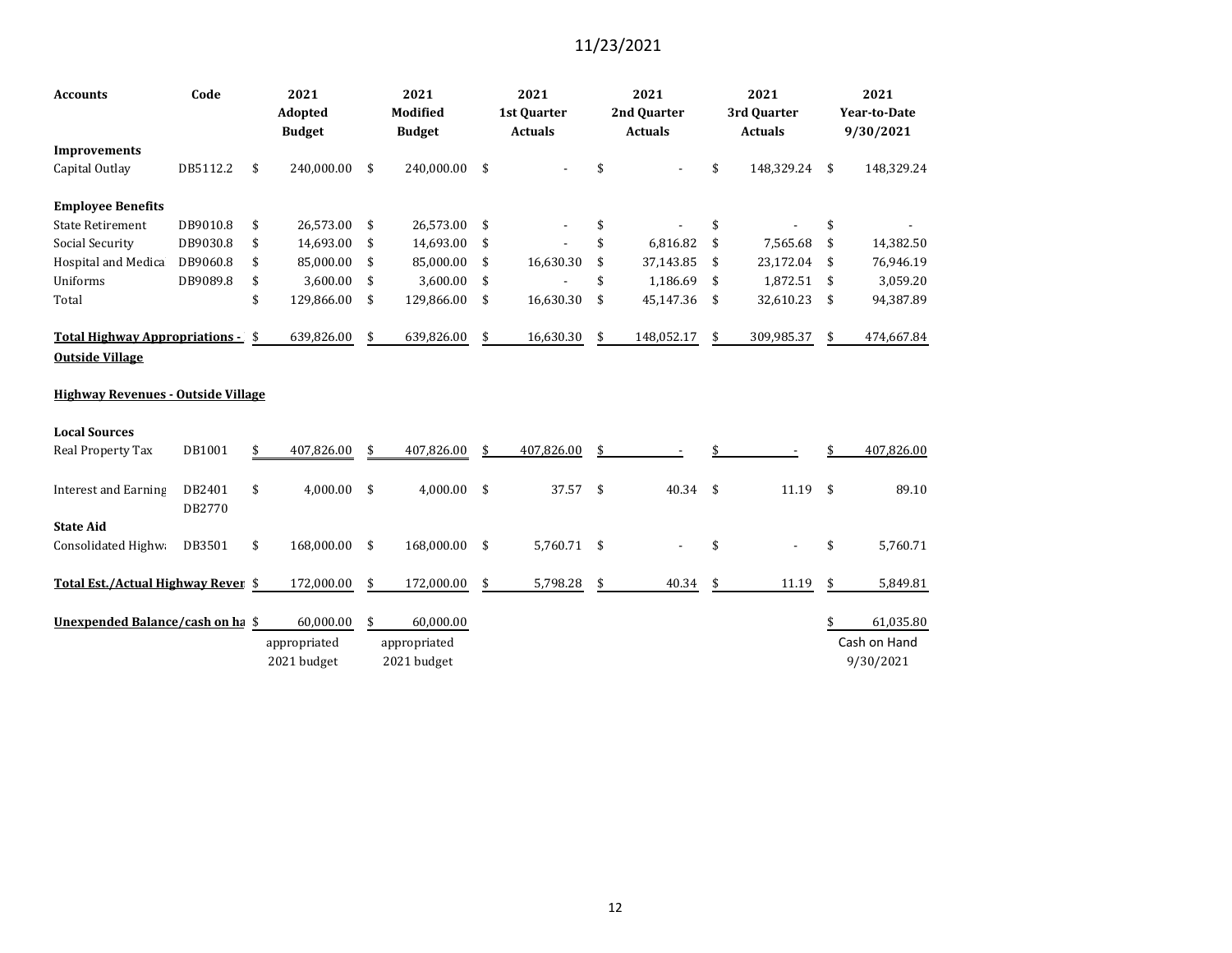| <b>Accounts</b>                    | Code          | 2021<br>Adopted |               | 2021<br><b>Modified</b> |                          | 2021<br>1st Quarter |                | 2021<br>2nd Quarter |                          | 2021<br>3rd Quarter |                          | 2021<br>Year-to-Date |            |
|------------------------------------|---------------|-----------------|---------------|-------------------------|--------------------------|---------------------|----------------|---------------------|--------------------------|---------------------|--------------------------|----------------------|------------|
|                                    |               |                 | <b>Budget</b> |                         | <b>Budget</b>            |                     | <b>Actuals</b> |                     | <b>Actuals</b>           |                     | <b>Actuals</b>           | 9/30/2021            |            |
| <b>SPECIAL DISTRICTS</b>           |               |                 |               |                         |                          |                     |                |                     |                          |                     |                          |                      |            |
| <b>Fire Protection Districts</b>   |               |                 |               |                         |                          |                     |                |                     |                          |                     |                          |                      |            |
| <b>Appropriations/Expenditures</b> |               |                 |               |                         |                          |                     |                |                     |                          |                     |                          |                      |            |
| #6 Fort Ann SF1                    | SF3410.4      | \$              | 199,390.00    | \$                      | 199,390.00               | Ŝ.                  | 199,390.00 \$  |                     |                          | \$                  |                          | \$                   | 199,390.00 |
| LOSAP                              | SF9010.8      | \$              |               | \$                      | $\overline{\phantom{a}}$ | \$                  |                | \$                  | $\overline{a}$           | \$                  | $\overline{\phantom{a}}$ | \$                   |            |
| Total                              |               | \$              | 199,390.00    | \$                      | 199,390.00               | Ś.                  | 199,390.00 \$  |                     |                          | \$                  |                          | \$                   | 199,390.00 |
| #7 Pilot Knob SF2                  | SF3410.4      | \$              | 90,250.00     | \$                      | 90,250.00                | \$                  | 90,250.00      | - \$                |                          | \$                  |                          | \$                   | 90,250.00  |
| LOSAP                              | SF9010.8      | \$              | 10,600.00     | \$                      | 10,600.00                | \$                  | 10,600.00      | \$                  |                          |                     |                          | \$                   | 10,600.00  |
| Total                              |               | \$              | 100,850.00    | \$                      | 100,850.00               | \$                  | 100,850.00     | \$                  | ٠                        |                     |                          | \$                   | 100,850.00 |
| #8 West Fort Ann S                 | SF3410.4      | \$              | 239,934.00    | \$                      | 239,934.00               | \$                  | 120,992.00     | \$                  | $\overline{\phantom{a}}$ | \$                  | 119,092.00               | \$                   | 240,084.00 |
| LOSAP                              | SF9010.8      | \$              | 9,800.00      | \$                      | 9,800.00                 | \$                  | 9,800.00       | -\$                 | $\overline{\phantom{a}}$ | \$                  | 3,500.00                 | \$                   | 13,300.00  |
| Total                              |               | \$              | 249,734.00    | \$                      | 249,734.00               | \$                  | 130,792.00     | \$                  |                          | \$                  | 122,592.00               | \$                   | 253,384.00 |
| <b>Total - All Fire Dist</b>       | <b>TOTALS</b> | \$              | 549,974.00    | \$                      | 549,974.00               | \$                  | 431,032.00     | \$                  |                          | \$                  | 122,592.00               | \$                   | 553,624.00 |
| <b>Revenues - Local Sources</b>    |               |                 |               |                         |                          |                     |                |                     |                          |                     |                          |                      |            |
| Real Property Tax                  | SF1001        | \$              | 549,974.00    | \$                      | 549,974.00               | \$                  | 549,974.00     | \$                  |                          | \$                  |                          | \$                   | 549,974.00 |